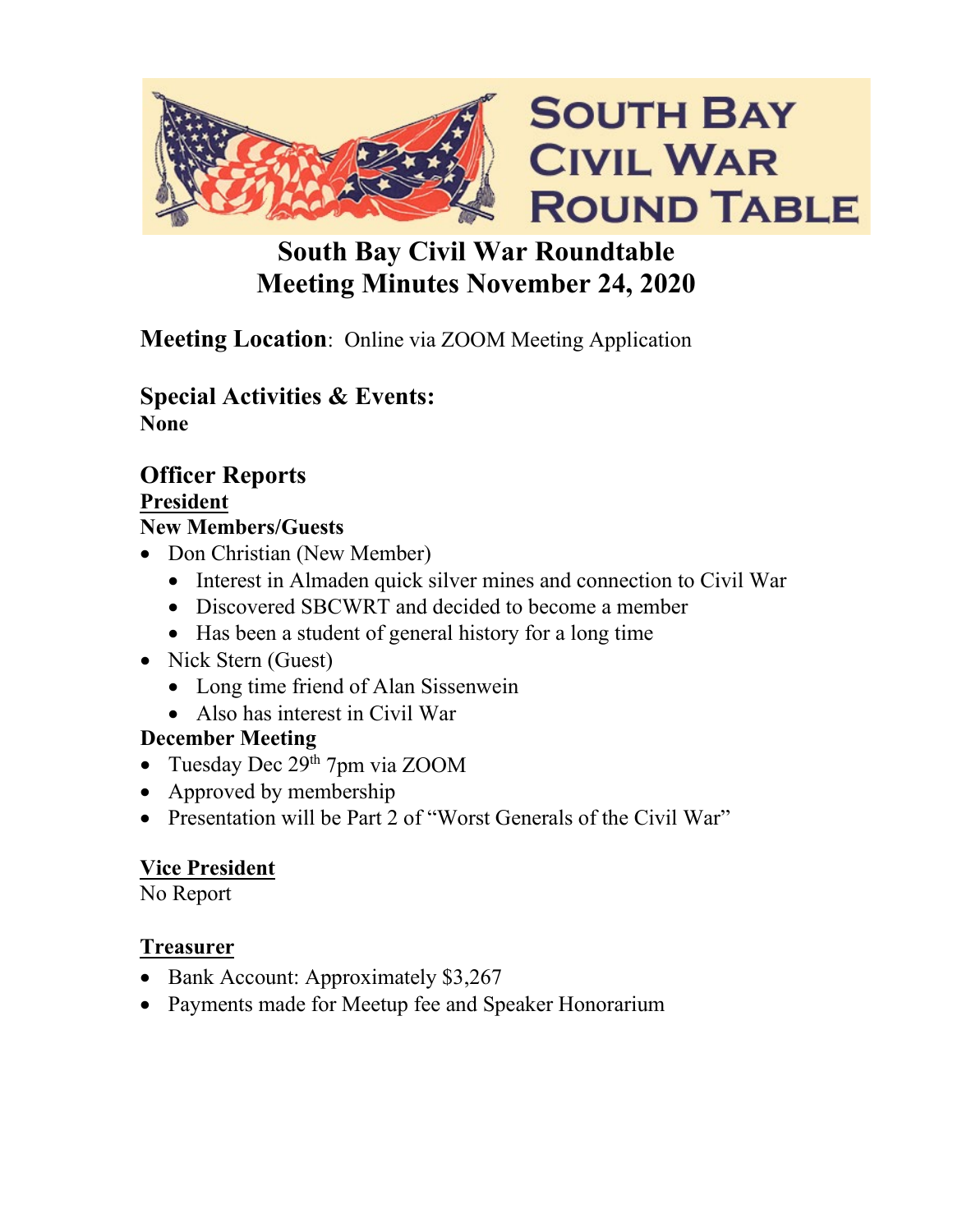#### **Secretary**

- October meeting minutes posted on SBCWRT web site
- Civil War Quiz: What Do You Know About Generals to Politicians and Politicians to Generals? by Mark Costin
- Book Raffle: N/A
- Meeting Attendance: Total: 18

## **Preservation**

No Report

### **Historian**

Vacant

## **This Day in the Civil War: November 24th**

**1861**: Maj Robert Anderson, in command at Ft Moultrie in Charleston, SC, reports Charleston has determined to leave the Union. "The storm may break upon us at any moment." The present garrison at Ft Moultrie is so weak as to be defenseless if attacked. In contrast, Ft Sumter, not yet garrisoned, is favorably located on an island in Charleston harbor. Anderson favors garrisoning Ft Sumter at once.

**1862**: In Georgia, Federal forces land on Tybee Island in the Savannah River attacking Ft Pulaski which defends the city of Savannah. In Washington, President Lincoln and his Cabinet confer on what to regarding controversial seizure from British ship Trent of Confederate ambassadors to Britain and France, George Mason & John Slidell. Skirmishing at Johnson, MO **1863**: Confederate General Joseph Johnston is assigned major command in the West, covering western North Carolina, Tennessee, and parts of northern Georgia, Alabama, Mississippi and eastern Louisiana. Skirmishing at Newton Virginia and Beaver Creek Missouri.

**1864**: In Georgia, Sherman continues his March to the Sea from Milledgeville to Savannah. In Columbia, TN, Nathan Bedford Forrest's cavalry, leading General Hood's army, is driven off by Federals led by General Jacob Cox. In Washington, Attorney General Edward Bates resigns from Lincoln's Cabinet. Skirmishes in St Charles Arkansas and near Prince George Courthouse in Virginia.

# **Person of the Month: Roger B Taney, Chief Justice of the US Supreme Court 1836-1864**

# **Background**

• Born in 1777 into wealthy slaveholding family in Maryland, Roger B Taney was admitted to the Maryland bar in 1799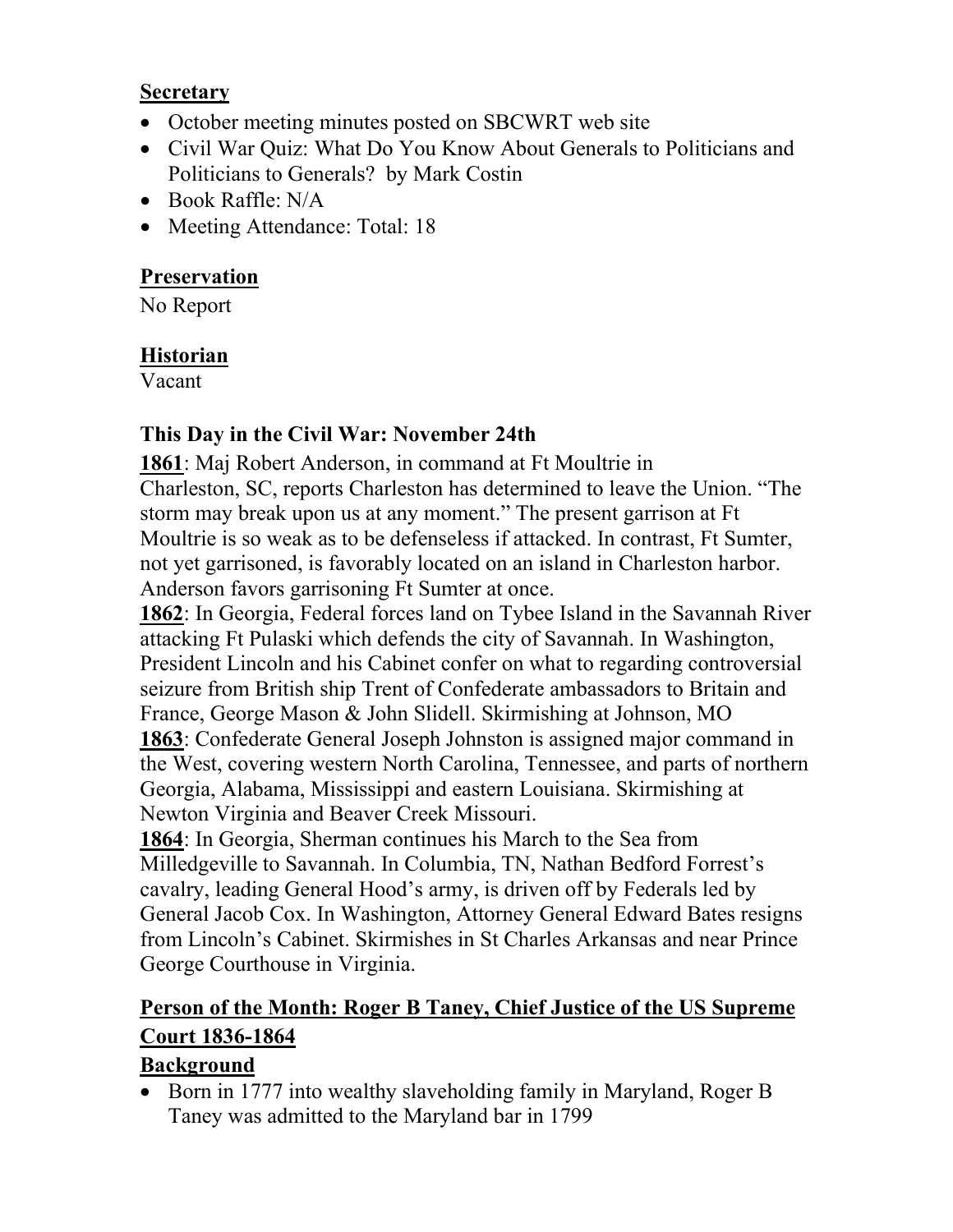- Promptly established successful legal practice;
- In light of what came later, it's interesting to note that in 1819, Taney successfully defended an abolitionist Methodist minister who had denounced slavery at his camp meetings; in arguing the case, Taney declared slavery to be "a blot on our national character."

#### **Jurist**

- Now widely respected as a jurist, Taney became Maryland State Attorney General in 1827
- Joined Democratic Party, and went on to serve as President Andrew Jackson's Attorney General
- When US Supreme Court Chief Justice John Marshall died in 1836, Jackson appointed Taney to succeed him.
- In the 1850's, Congress was unable to settle the growing sectional conflict over slavery; the Presidency was no more effective; Americans asked, could the Supreme Court somehow settle the slavery issue?

### **Dred Scott Decision - 1857**

- In 1851, Taney wrote majority opinion in Supreme Court decision Strader v Graham, wherein Court ruled against slaves who's filed suit for their freedom, because they had voluntarily returned to the slave state of Kentucky, after spending time in the free state of Ohio.
- In 1846, the slave Dred Scott filed suit against his master for his freedom, claiming he's legally gained his freedom in the 1830's, because he'd been taken to live for a time in the free state of Illinois, and in US territory closed to slavery by the Missouri Compromise of 1820
- Case reached US Supreme Court in 1856.
- It's strongly suspected newly elected President James Buchanan privately pressured Chief Justice Taney to write a decision that would "settle" the slavery issue once and for all. (If this in fact occurred, it was extremely improper, then as now, for the Chief Executive to influence the Chief Justice of the Supreme Court.)
- Two days after Buchanan's inauguration, the Supreme Court ruled 7-2 against Dred Scott, citing the Strader v Graham precedent
- In his ruling, Taney stated Constitution was never meant to include people of color as citizens, whether they were enslaved or free; therefore, these people had no legal rights or privileges
- Taney declared the Missouri Compromise which had limited spread of slavery as unconstitutional because it violated the right of property owners to take any property, be it furniture or slaves, where they pleased
- In sum, the Dred Scott decision wiped out the distinction between free and slave states, by empowering slaveholders to keep slave property anywhere they wanted; no more would any slaveholder have to deal with